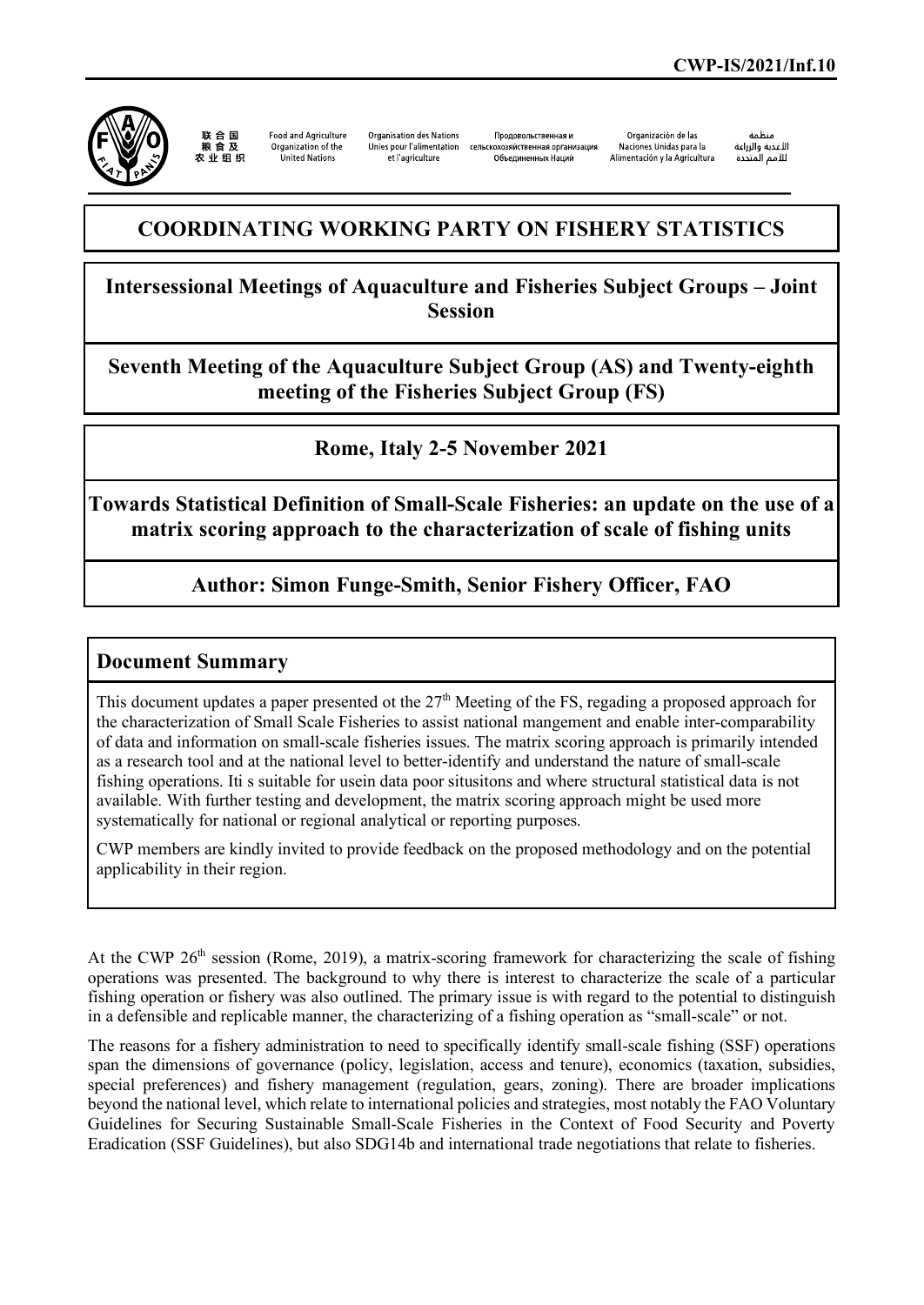Many countries have already developed some form of definition of small–scale and large-scale fisheries in their fishery legislation or fishery policy, but these are specific to the national or regional context and are generally not inter-comparable and cannot be used to look at SSF in a regional or international context.

The issue of definition or characterization is further complicated by the application of varied terminology to the small scale sector (small-scale, artisanal, subsistence, aboriginal, coastal, nearshore, municipal) and the large-scale sectors (large-scale, commercial, semi-industrial, industrial). In some countries fishing units may be characterized into more than two categories, with the inclusion of one or more intermediate categories

National definitions of SSF and other scales are typically based on a limited set of quantitative metrics (such as vessel size and power, gear type, or area of operation). Such narrow quantitative characterizations have issues at the transition between SSF and larger scale and may exclude legitimate SSF fishers or enable larger scale vessels to be included as part the small-scale fleet. This may lead to dissatisfaction, conflict non compliance with fisheries regulations.

The wide heterogeneity of small-scale fisheries around the world challenges their inter-comparability between countries and without standard criteria that can be applied objectively, it is impossible to determine the separation between small-scale and large-scale fishing units at the regional or global level. .

There is no individual metric with a cut-off point that is capable of distinguishing between small-scale and larger-scale fishing activity. As such, the establishment of globally-endorsed, quantitative statistical definition seems unlikely.

Despite this, having a tool to characterize the scale of a fishing operation or fishery is often useful, and even necessary. It informs fisheries management, policy development, research and governance at national and regional levels, and contributes to improved global understanding of small-scale fisheries and their role.

The fishery characterization matrix approach presented at the  $27<sup>th</sup>$  meeting of the CWP FS was an attempt to develop a systematic method for characterizing the scale of a fishery. The matrix is intended to enable the objective identification those fisheries or fishing operations that should be considered small-scale and in doing so, could then contribute to a better quantification of their numbers, catches and the issues that relate to their operations

Since the  $27<sup>th</sup>$  Meeting of the FS, the matrix scoring approach has been applied within the "Illuminating Hidden Harvests" (IHH) global study of SSF. The IHH study commissioned case studies of SSF from 58 countries and the individual fisheries which were identified, were scored using the matrix. Importantly, the fisheries which were identified by the case study authors were those that we considered to be SSF within their national contexts.

The results of this analysis are currently being processed and could be specifically used to give an idea of which characteristics seem to be more typical of SSF and how homogeneous or heterogeneous these are likely to be.

Some preliminary findings of the study are as follows:

- Although each of the characteristics in the matrix (encompassing vessel types and gears, through harvesting operation, degree of organization, to the preservation and disposal of catch) was described across a range of scale from small to industrial (separated into four bands for each characteristic) , it was interesting. to note that some SSF scored in the higher bands for some characteristics.
- The matrix provides a standardized approach that can be applied to any fishery to understand where it lies along the continuum of small-scale to large scale fishing.
- The matrix approach is suitable for data-limited fisheries.
- There was quite a sizeable spread of scoring across the SSF described in the 58 cases studies, confirming there is a continuum of SSF.
- It can be inferred that lower scoring fishing units share many if not all of the characteristics of a smallscale fishery while higher scoring units have more of the characteristics of a large-scale fishery. In addition, by scoring each of the fishery characteristics using value ranges that can be informed from a variety of sources (e.g. from official censuses to expert elicitation)